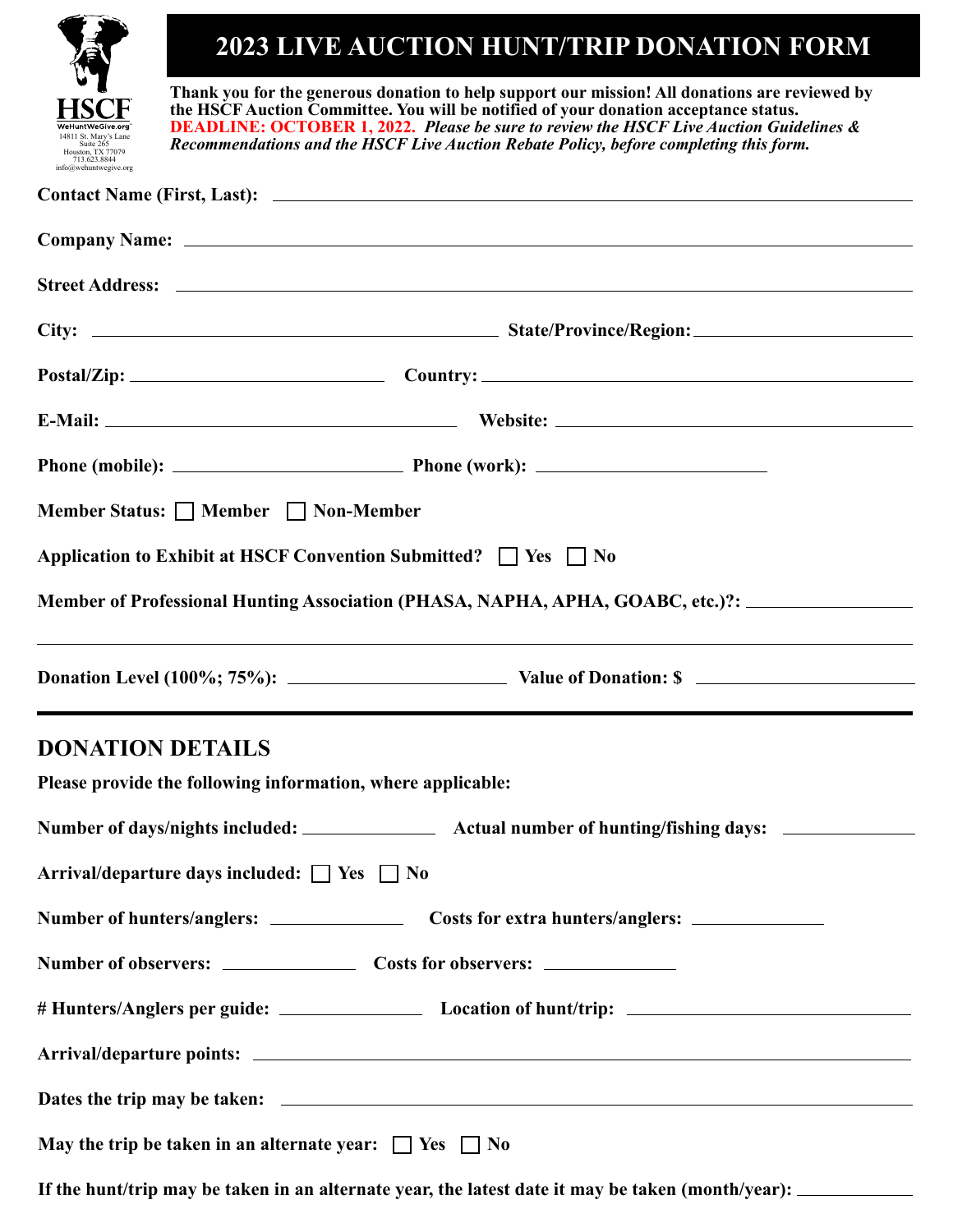| $Cost(s)$ of upgrade(s): $\angle$                                                                          |
|------------------------------------------------------------------------------------------------------------|
| Methods of take allowed: $\Box$ Rifle $\Box$<br>Shotgun $\Box$ Bow<br>$\Box$ Crossbow                      |
|                                                                                                            |
|                                                                                                            |
| Please check/provide information for all provided:                                                         |
| □ Meals/beverages/liquor □ Laundry/maid service<br>□ Transportation before/during/after hunt               |
| $\Box$ Trophy preparation<br>$\Box$ Transportation to shipper<br>$\Box$ Taxidermy                          |
| Is airport reception provided?: $\Box$ Yes $\Box$ No                                                       |
| Is assistance with gun clearance provided?: $\Box$ Yes $\Box$ No<br>If not, list cost:                     |
| Accommodations needed but not included in the donation:                                                    |
|                                                                                                            |
|                                                                                                            |
| Method of transportation to/from hunting/fishing area (road vehicle, charter plane, etc.): _______________ |
| ,我们也不会有什么。""我们的人,我们也不会有什么?""我们的人,我们也不会有什么?""我们的人,我们也不会有什么?""我们的人,我们也不会有什么?""我们的人                           |
|                                                                                                            |
| Permit lottery? $\Box$ Yes $\Box$ No CITES permit required? $\Box$ Yes $\Box$ No                           |
|                                                                                                            |
|                                                                                                            |
| Is this donation transferable to another person? $\Box$ Yes $\Box$ No                                      |
|                                                                                                            |